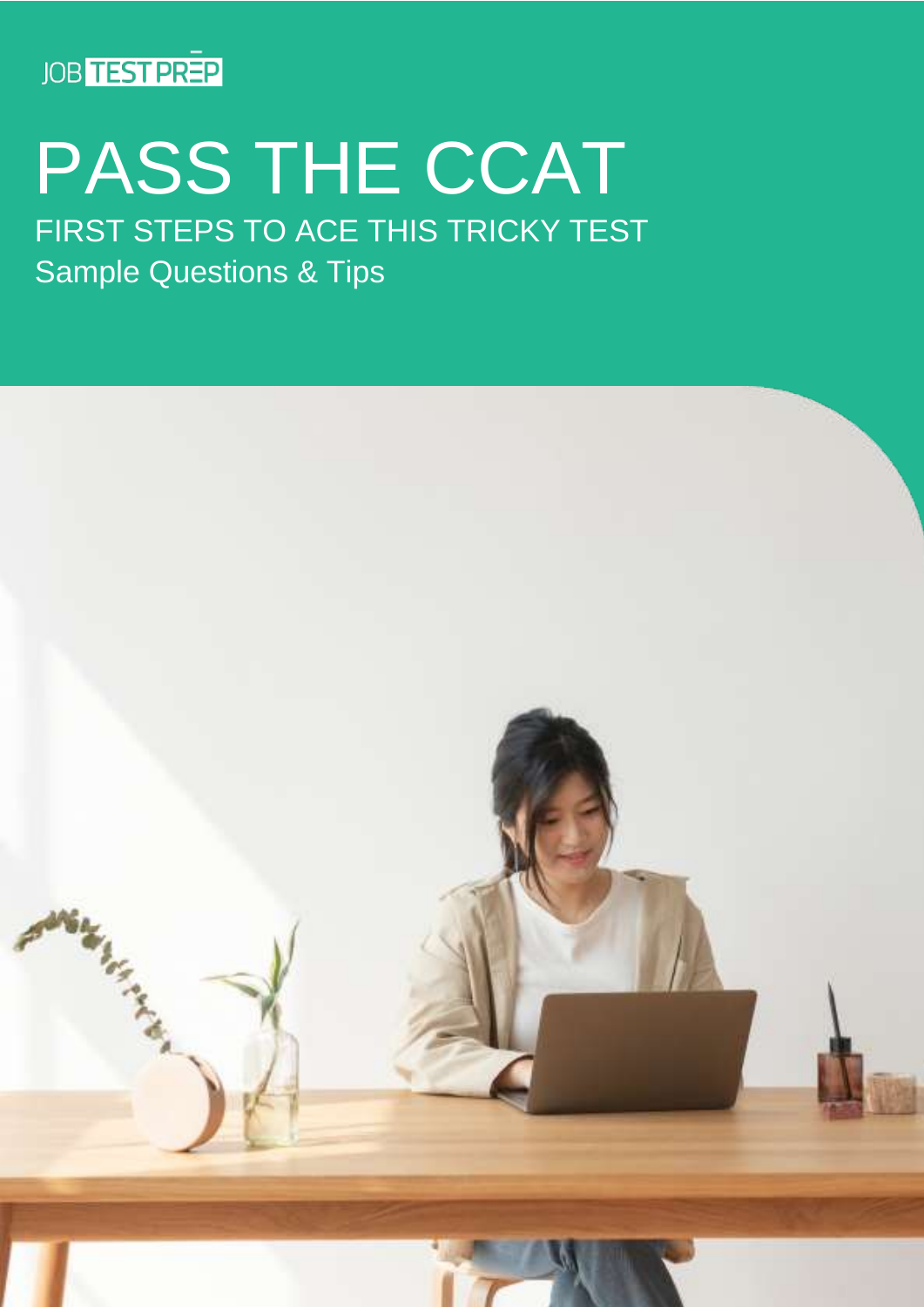# Dear Candidate,

The CCAT (Criteria Cognitive Aptitude Test) is one of the most notorious assessments standing in the way of job candidates today.

Its variety of questions and strict time constraints pose an obstacle to every applicant that is not accustomed to its format.

After years of research and preparing candidates for the CCAT test, we advise you to familiarize yourself with the different question types found on this test. In our experience, this should only be used as a first step.

The biggest issue with the CCAT test is time management which can only be addressed using accurate timed test simulations.

You are welcome to read all about it **on [our website](https://www.jobtestprep.com/criteria-ccat?utm_source=pdf+guide&utm_medium=pdf&utm_campaign=ccat-pdf&utm_term=ccat) later**.

Good luck!

JobTestPrep Team

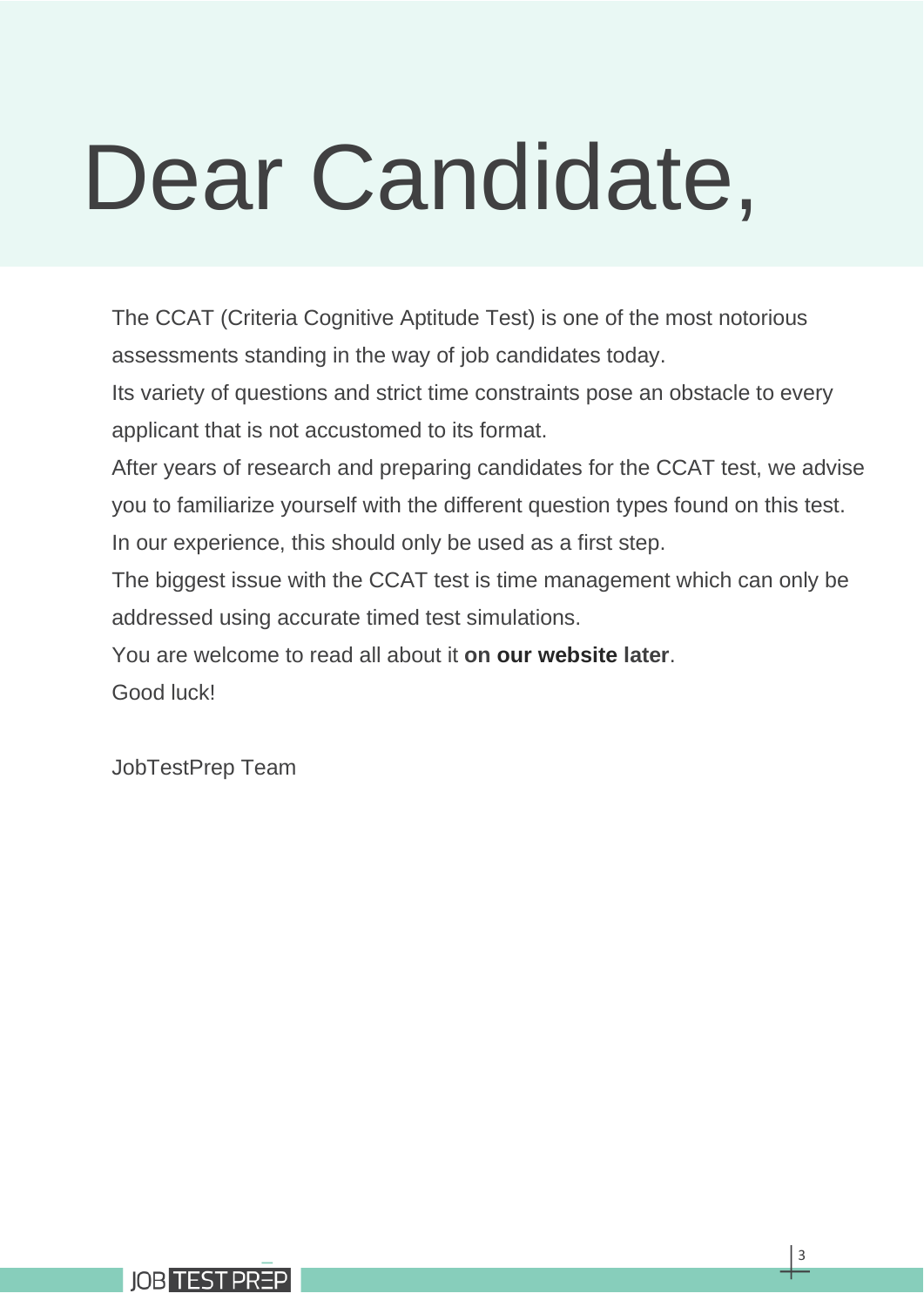#### **What Should You Expect on the CCAT Test?**

The CCAT is a fast-paced test. You have 15 minutes to answer 50 questions.

That's 18 seconds per question!

- There is a huge variety of questions:
	- *Numerical:* Word Problems, Number / Letter Series, Table & Graphs
	- *Verbal:* Antonyms, Word Analogies, Sentence Completion
	- *Abstract:* Next in Series, Odd one Out, Matrices
	- *Logic:* Syllogisms, Seating Arrangements, Error Checking
- The test is taken online.
- You are not allowed to use a calculator.
- It is crucial to pass it on your first try in order to get accepted to the position you are applying for.
- ◆ Every position requires a [different CCAT score.](https://www.jobtestprep.com/ccat-test-score?utm_source=pdf+guide&utm_medium=pdf&utm_campaign=ccat-pdf&utm_id=ccat-pdf&utm_term=ccat) The score represents the number of correct answers submitted; See the score index on the next page

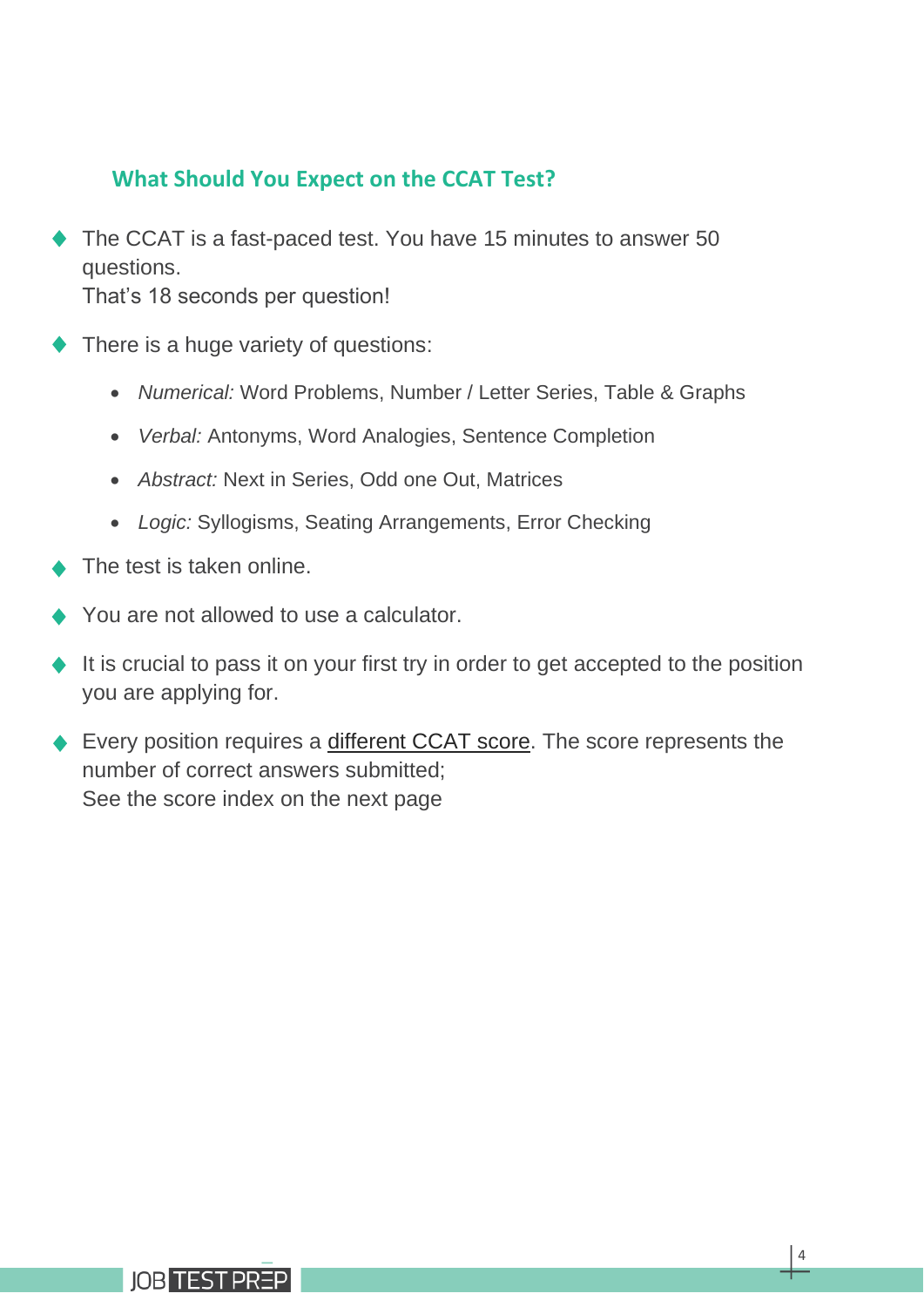| <b>Job Title</b>            | <b>CCAT Score Range</b> |
|-----------------------------|-------------------------|
| <b>Sales Representative</b> | $21 - 35$               |
| <b>Sales Manager</b>        | 23-37                   |
| Senior Manager / VP         | 29-42                   |
| <b>Software Engineer</b>    | 23-40                   |
| <b>Project Manager</b>      | $22 - 37$               |
| <b>Product Manager</b>      | $26 - 41$               |
| Analyst                     | 26-42                   |

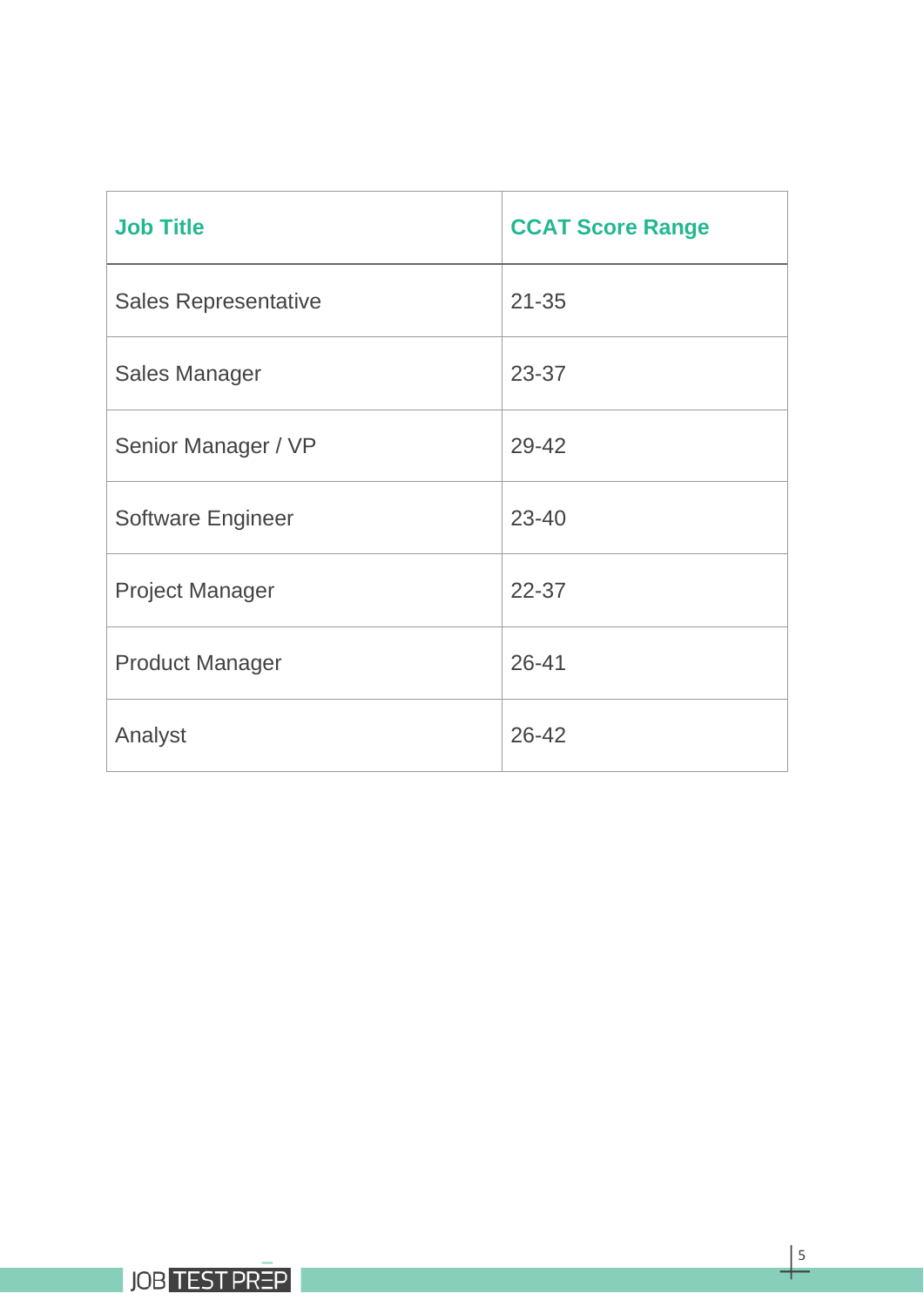

#### **Questions and Full Explanations**

To help you pass the CCAT test, we at JobTestPrep created sample questions accurately simulating the questions found on the actual CCAT test. Each question you'll find here is followed by a detailed solution. This is a small portion of the questions and answers you will find on the JobTestPrep [CCAT Practice Tests preparation pack.](https://www.jobtestprep.com/criteria-ccat?utm_source=pdf+guide&utm_medium=pdf&utm_campaign=ccat-pdf&utm_term=ccat)

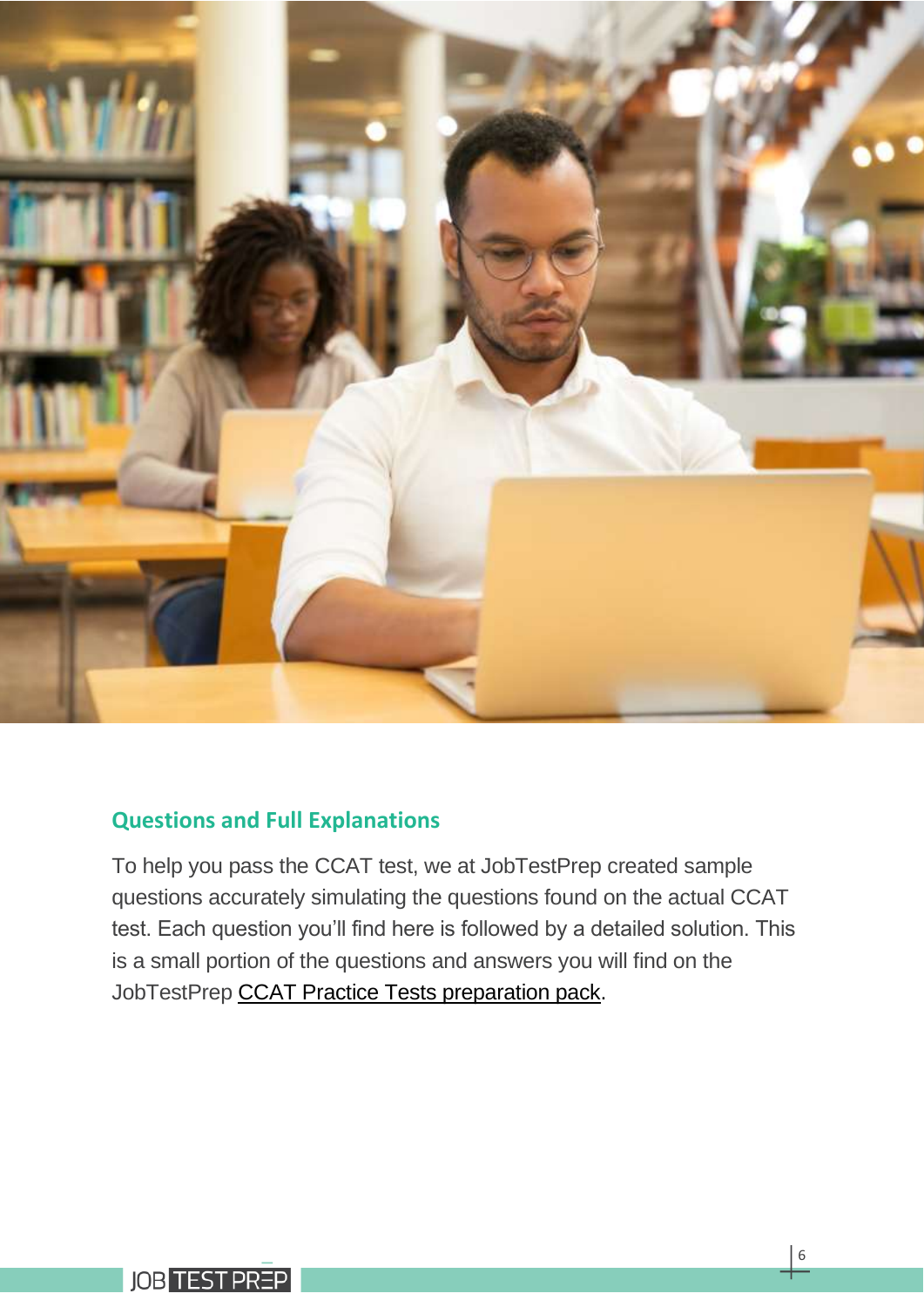#### **Numerical:**

#### **1. Next in Series**

Of all CCAT numerical question types, these questions are the ones that require practice the most.

The need for practice is because unlike other numerical topics, number series heavily rely on your past familiarity with common patterns and how quickly you spot them.

Here is a common series pattern. Can you recognize it?

#### 5 | 9 | 18 | 34 | **?**

| A. 43        |
|--------------|
| <b>B.</b> 53 |
| C. 68        |
| D. 67        |
| E. 59        |

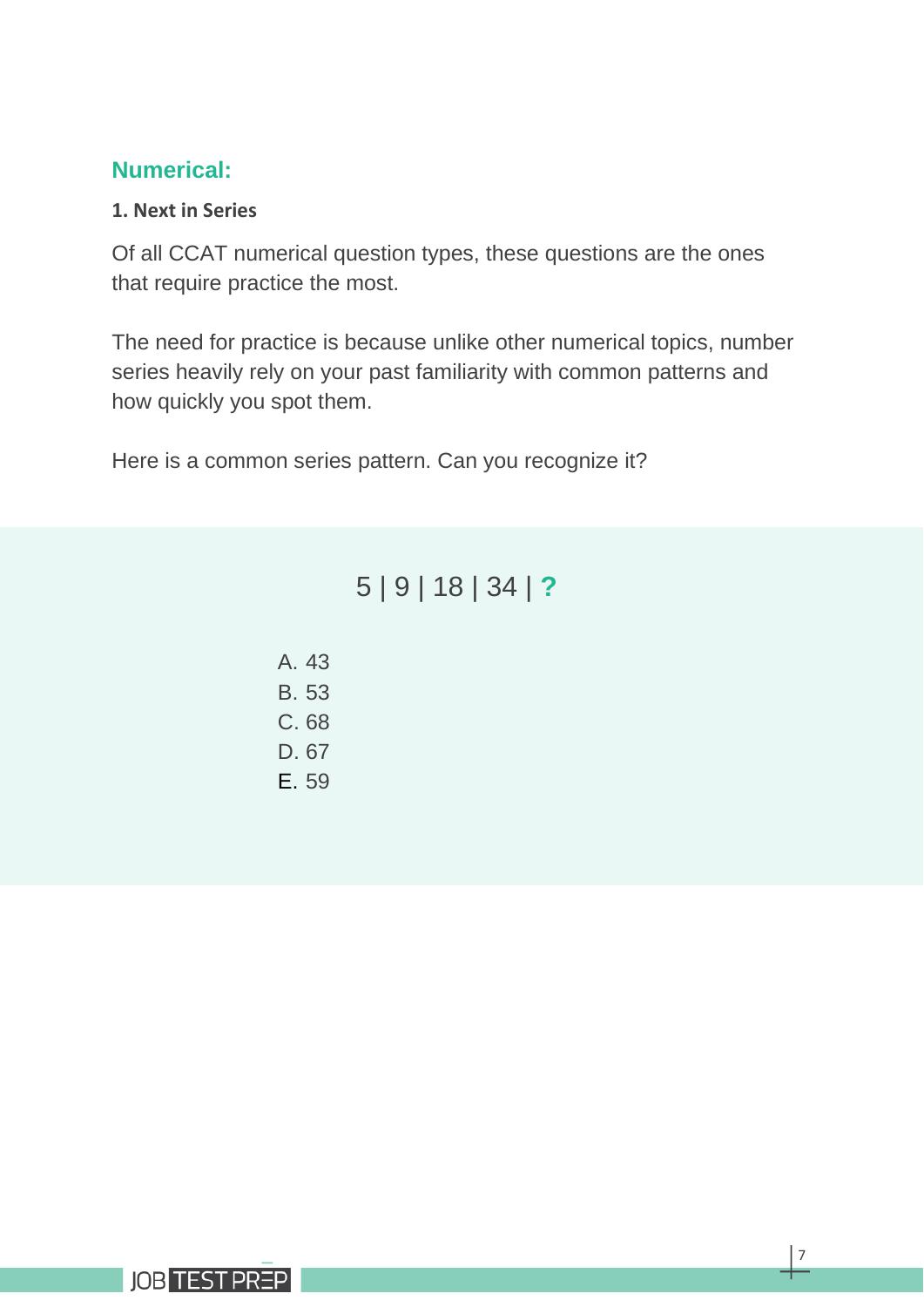#### **Answer and Explanation**

When approaching a number sequence question, it is recommended to first see if any relationships are revealed within the first few seconds. The more you practice with various types of sequences, the faster and more often you will be recognizing the pattern.

However, if no such pattern emerges, the next step is usually to create the series of differences between the numbers of the original sequence:

5 9 18 34  
\n
$$
\begin{array}{ccc}\n\bigvee & \bigvee & \bigvee & \cdots & \bigvee \\
+4 & +9 & +16 & \end{array}
$$

The pattern is now clear - the series of differences is the series of squares of natural numbers, starting with 2.

The next number in THAT series should, therefore, be 25.

5 9 18 34 59  $\mathcal{M}$ ℿ  $+9$   $+16$   $+25$ 

Calculating backwards, we add 34 + 25 to come up with the final answer: 59.

The correct answer is E.

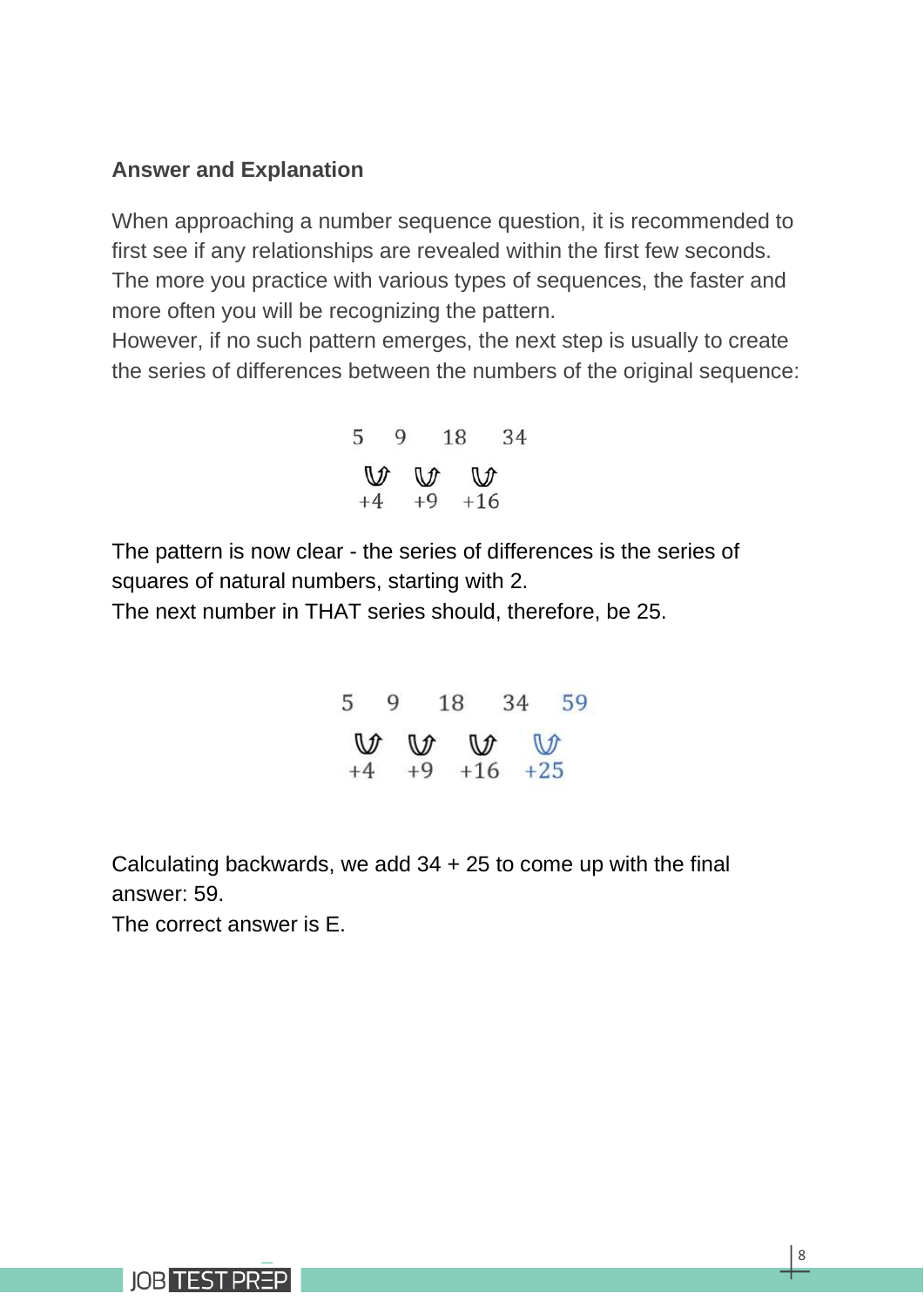Let's try a harder CCAT Number Series question. What would be the next number in the following series?

#### 1 | 5 | 4 | 16 | 14 | 42 | **?**

A. 39 B. 18 C. 41 D. 9

Number series questions are all about identifying patterns. These patterns are based on a set of rules that are prevalent in all number series questions.

This series, for example, advances according to the following rules:

(1) The series progresses by multiplication and subtraction, alternately.

(2) In each step, the value of the previous intervals number is subtracted/multiplied increases by 1.

Therefore, it is recommended to try to figure out which arithmetic function would lead to the next number in the series.

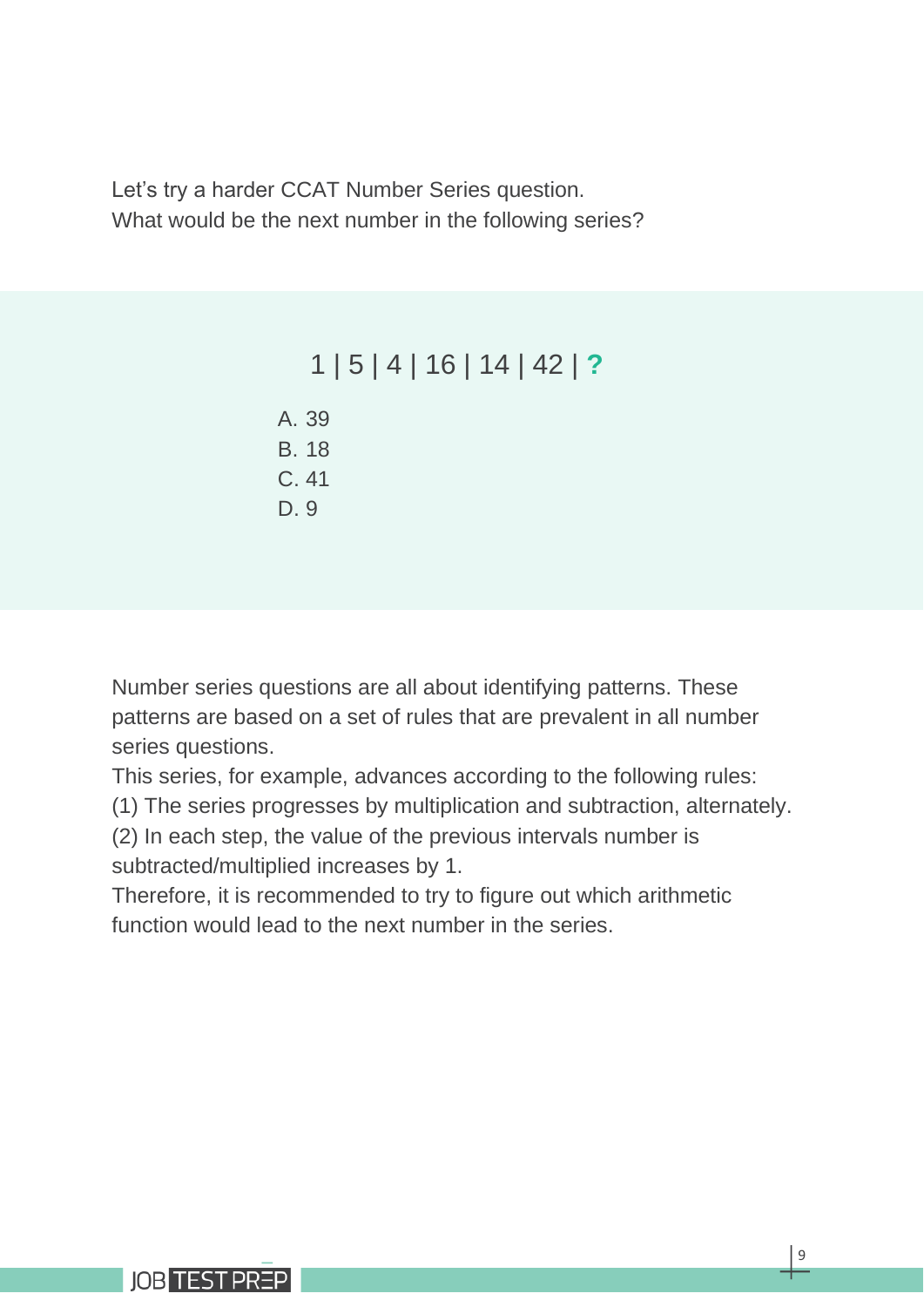$1 \times 5 = 5$  $5 - 1 = 4$  $4 \times 4 = 16$  $16 - 2 = 14$  $14 \times 3 = 42$ 

The rule involves alternating between multiplication of descending terms beginning with 5 and subtraction of ascending terms beginning



with 1. So x5, -1, x4, -2, x3, -3,…

**Therefore, the answer is 39.**

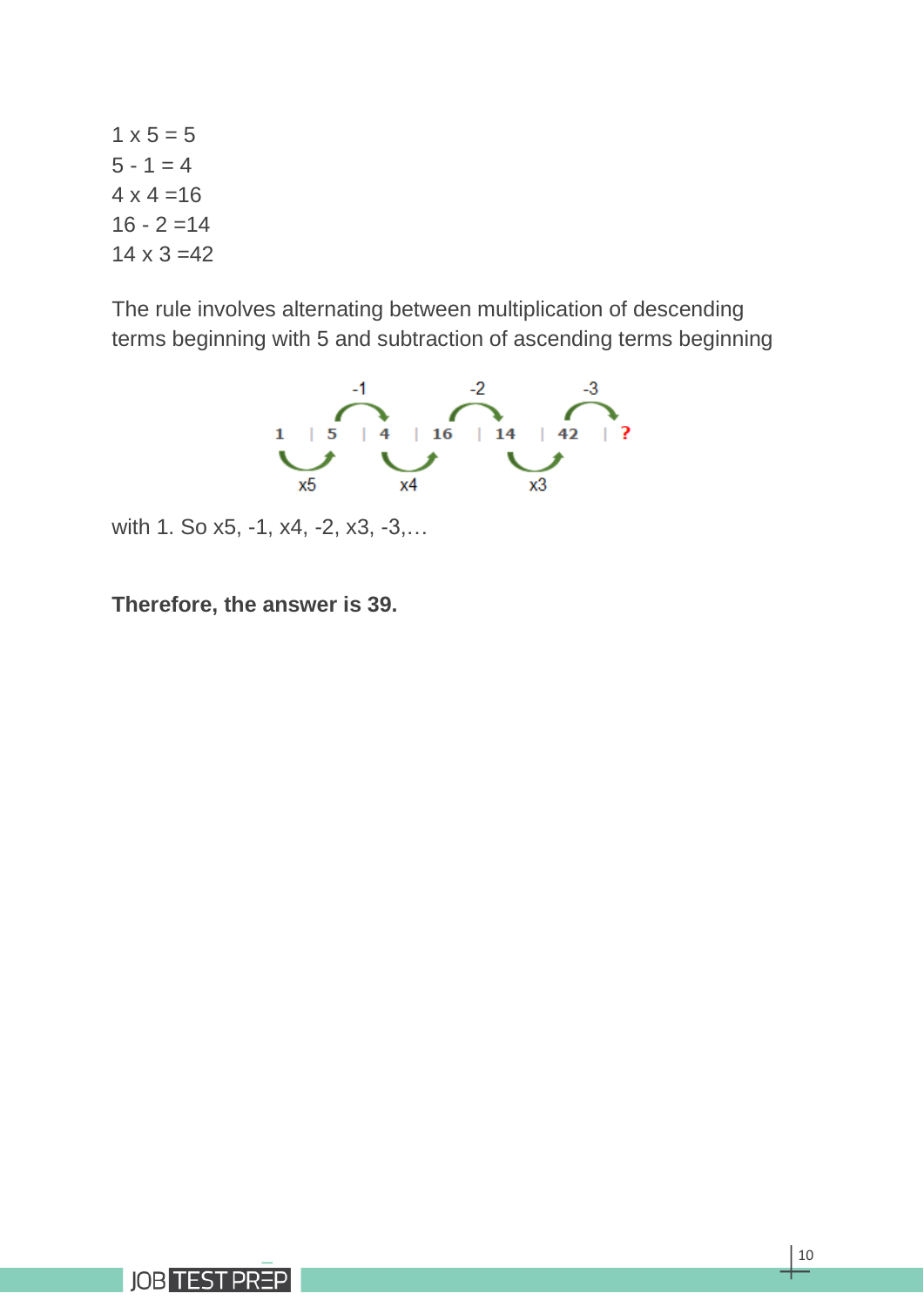"

## *CCAT is all about time management. You have 18 seconds to solve each question*

"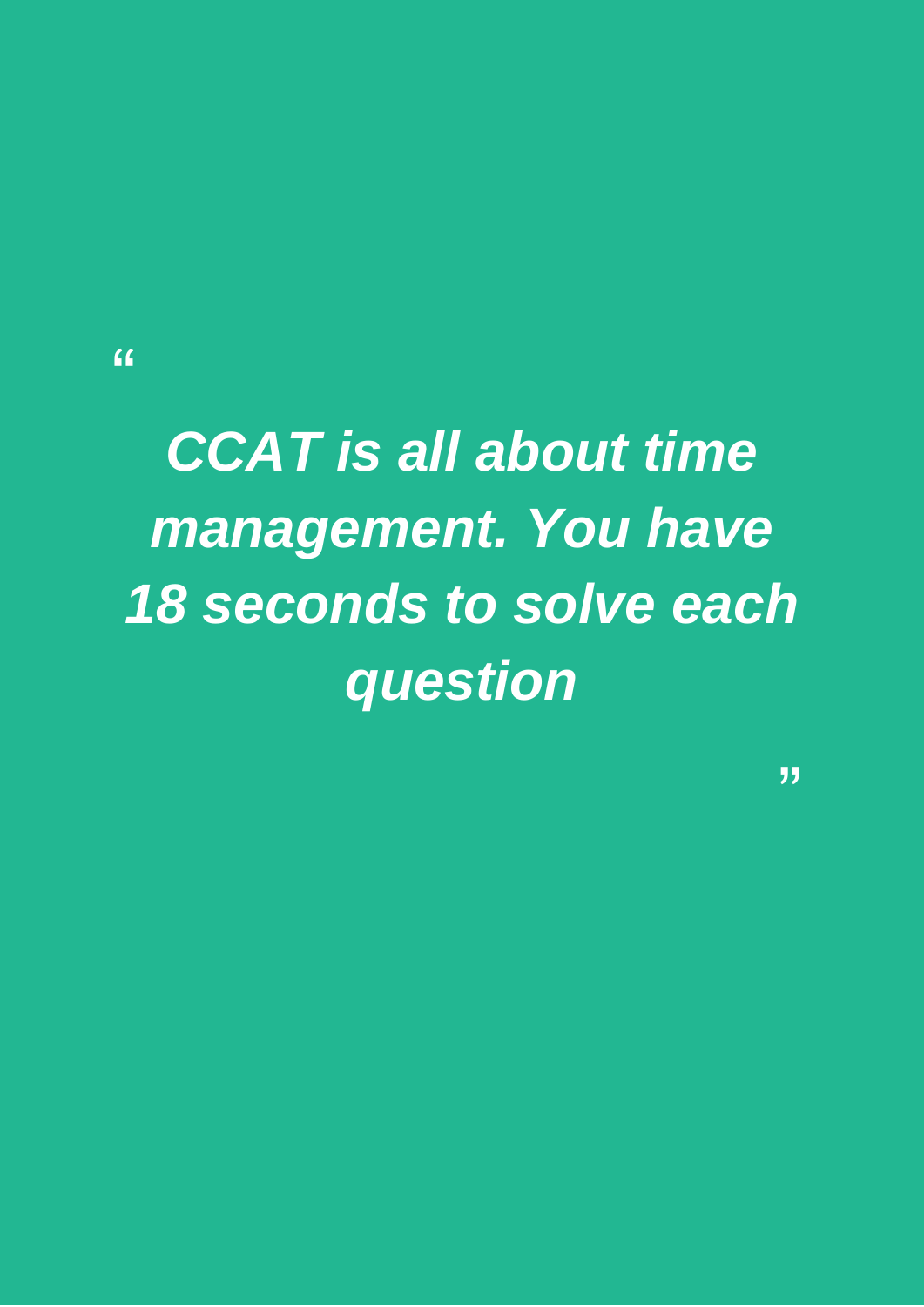#### **2. Word Problems:**

Ben is 75% of his uncle's age and 3 times older than his nephew. If Ben's uncle is 50 years old, how old is Ben's nephew?

A. 12.5 B. 28 C. 17 D. 9.5

#### **Answer and Explanation**

According to the question, Ben's uncle is 50 years old, and Ben is 75% of his age. Ben is also 3 times older than his nephew. Therefore, Ben links the uncle's age and the nephew's age. Hence, to find the nephew's age first, you must calculate Ben's age.



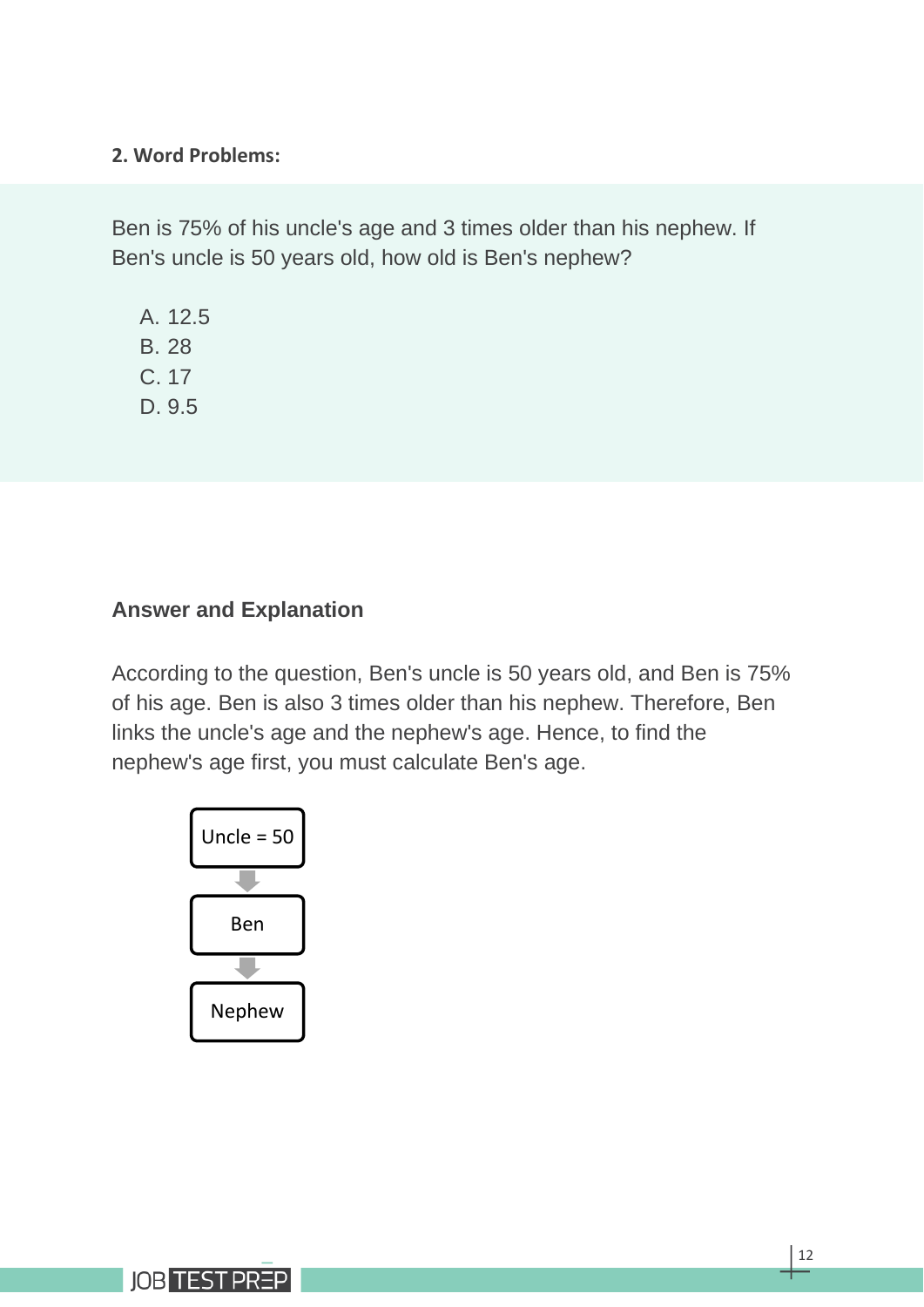Ben is 75% of his uncle's age, which is 75% of 50. To find Ben's age use the formula:

**Part = %\*whole = (percentage value/100)\*whole**

Insert the given data: Part = Ben's age percentage value = 75 Whole = Uncle's  $age = 50$ **Ben's age =** 75%\*50 = (75/100)\*50 = 50\*(75/100) = 75/2 = 70/2 + 5/2 =  $35 + 2.5 = 37.5$ 

You are told that Ben is 3 times older than his nephew, which means that the nephew is 3 times younger than Ben. Therefore, to find the nephew's age, divide Ben's age by 3:

#### **Nephew's age =**

 $37.5/3 = 36/3 + 1.5/3 = 12 + \frac{1}{2} = 12 + 0.5 = 12.5$ 

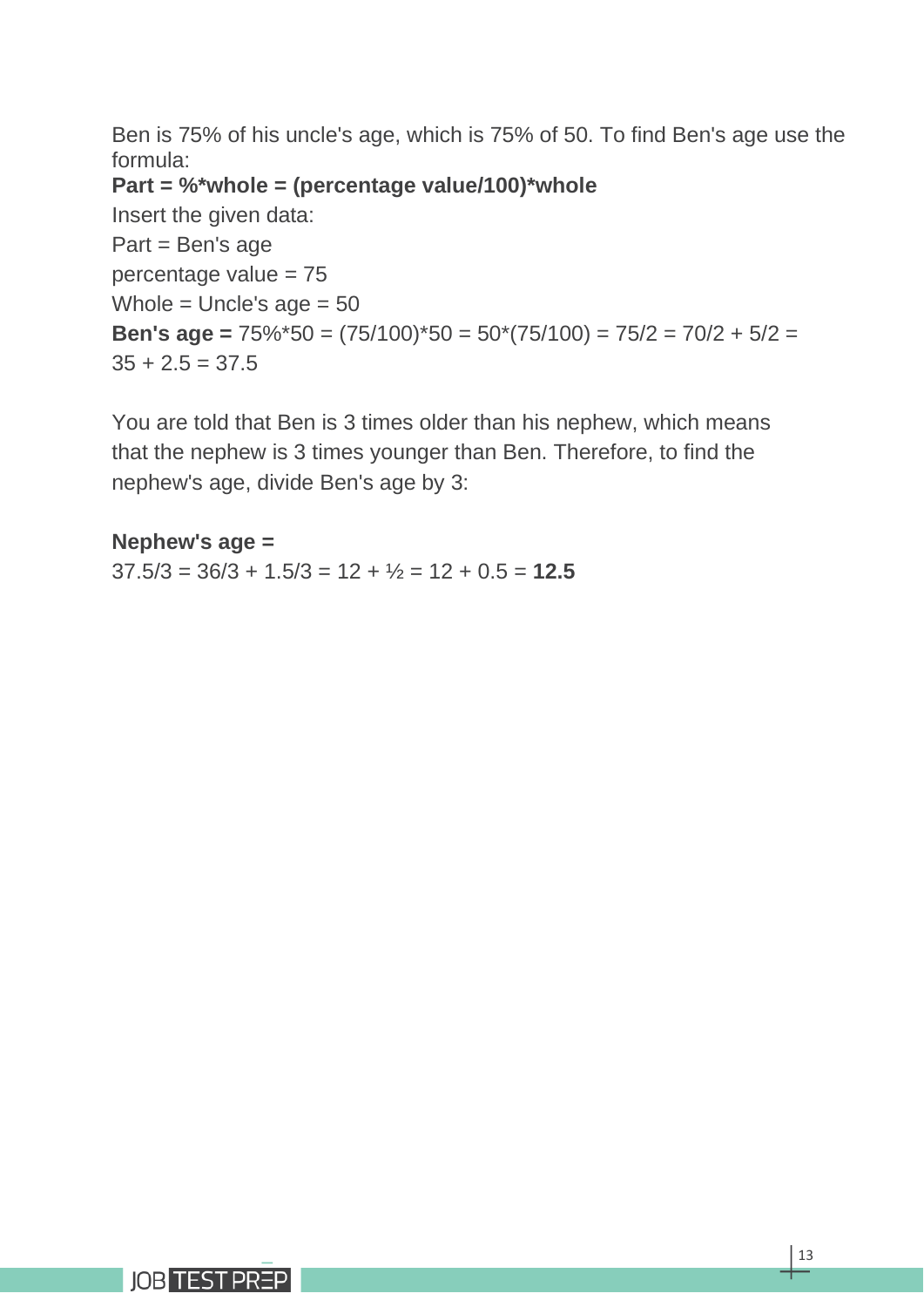#### **Abstract:**

#### **1. Next in Series**

Similarly, to the mathematical "Next in Series" questions mentioned above, these questions also require you to spot patterns in order to complete a series. Only this time, it is about shapes and no calculations are needed.

Try this "medium" difficulty question.

Go through this series from left to right and determine which shape should come next in series

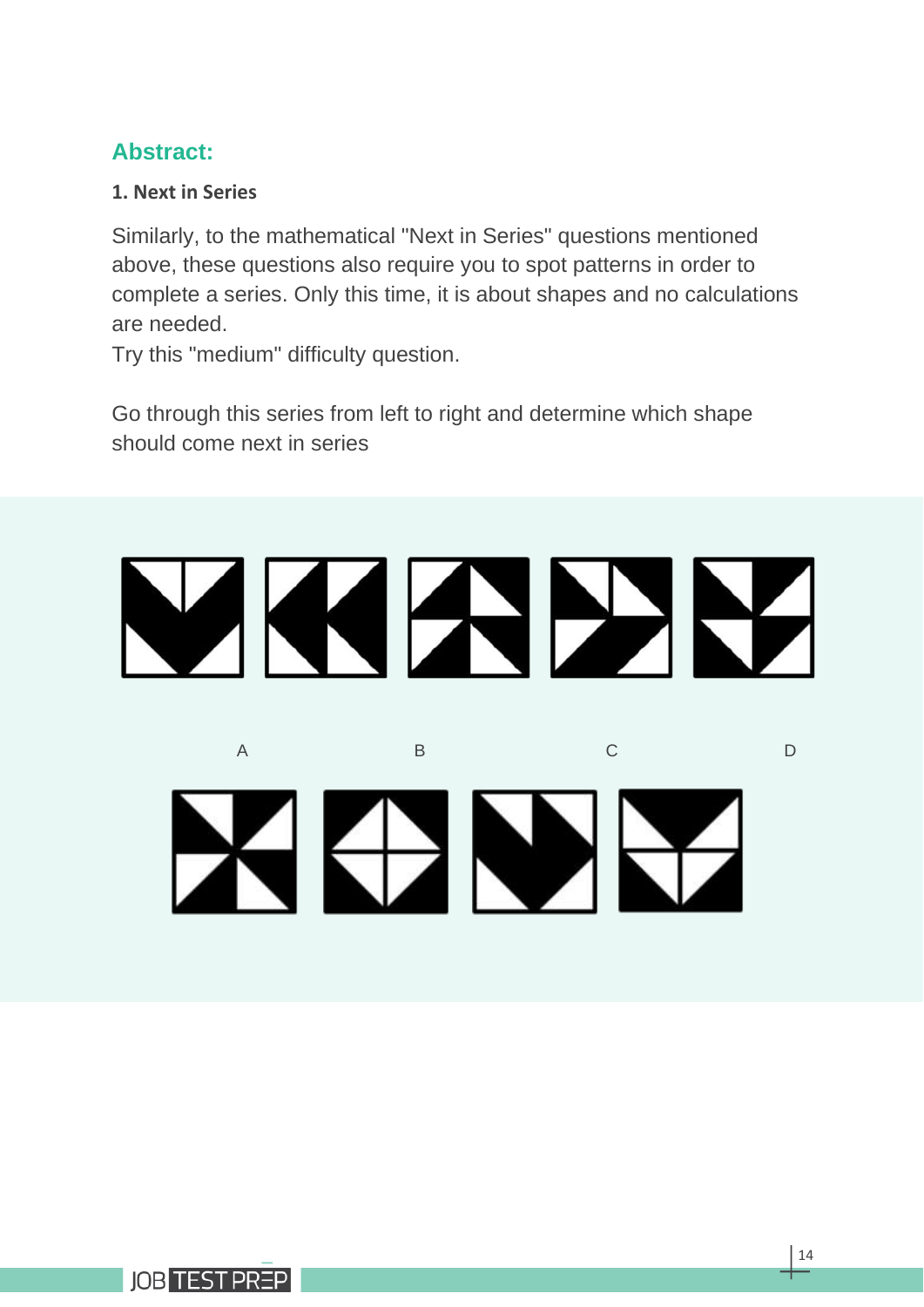#### **Answer and Explanation**

Every step, two squares (which are comprised of a black and white triangles), diagonal to one another, change their orientation (i.e. rotate). In the first step, the upper-left and the bottom-right squares change their orientation, and in the next step the upper-right and the bottom-left do, and so forth. The direction of the rotation is random.

In the final step, the squares that rotated were the upper right and bottom left ones, which means that they should stay the same in the missing image. The only answer that fits this rule is answer D.



#### **The correct answer is D.**

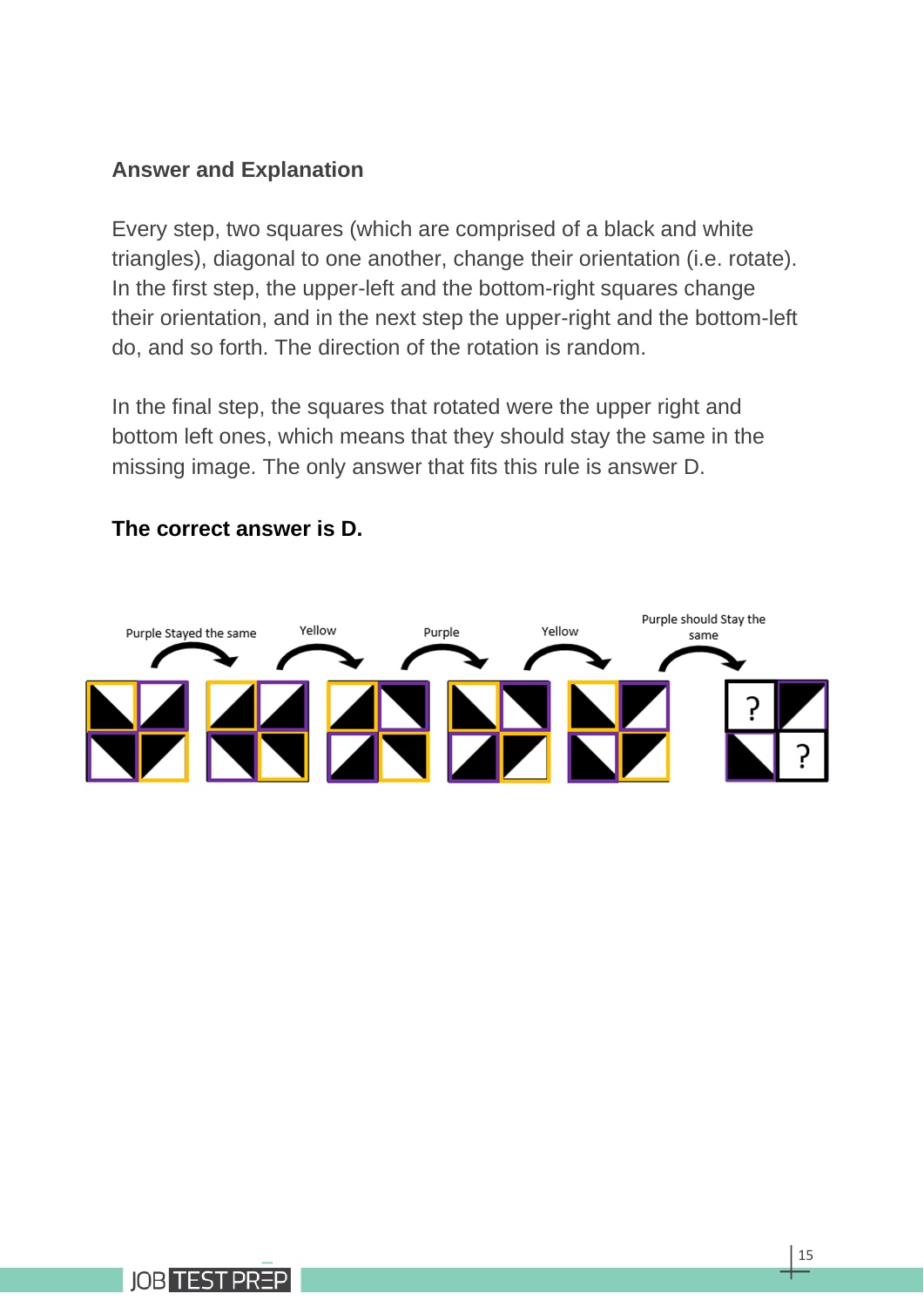$\epsilon$ 

*On the CCAT Test, Number Series and Abstract Reasoning Questions Require the Most Practice to Master*

"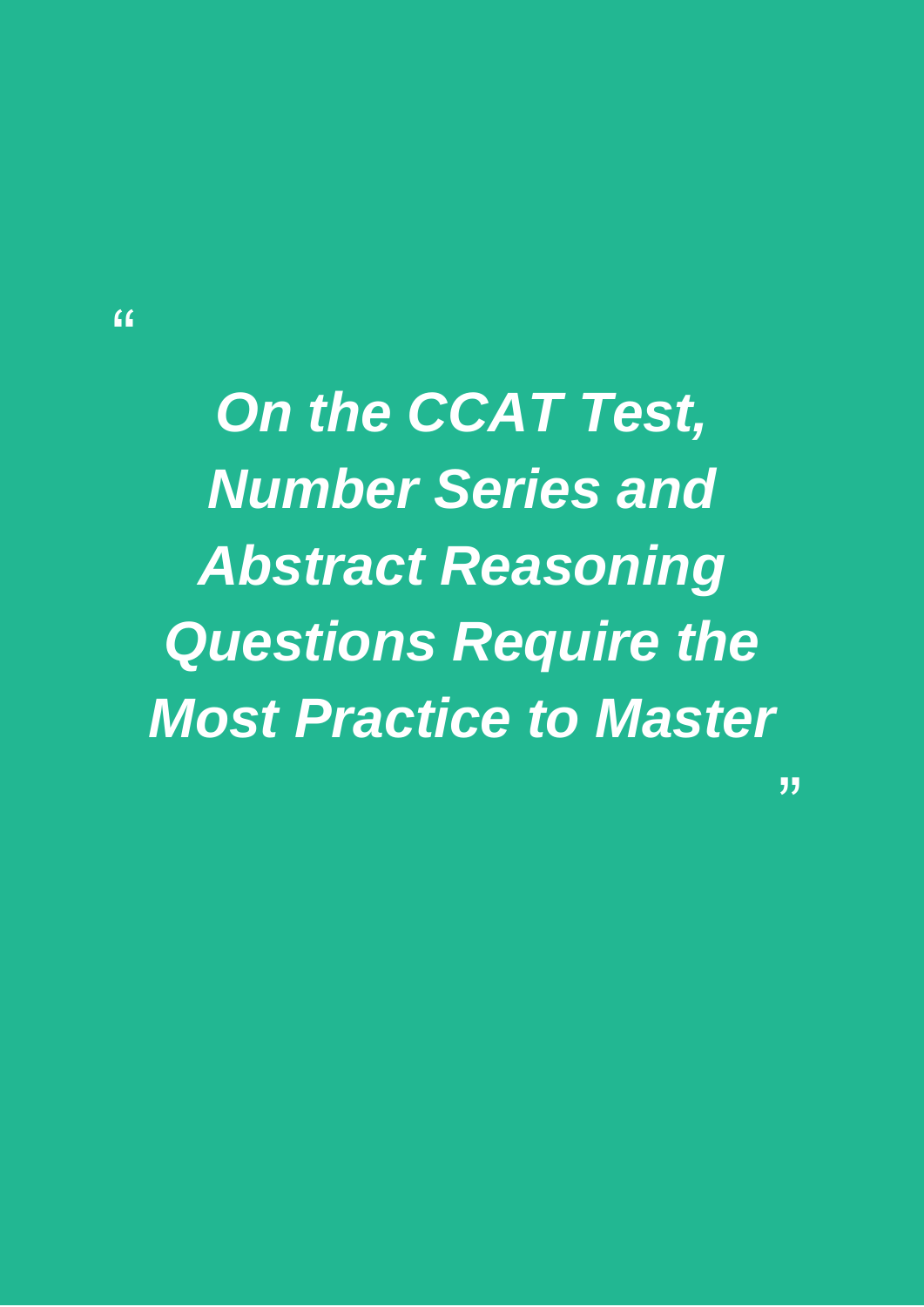#### **2. Odd One Out**

This type of question mostly requires some methodological work to solve. Here is a very simple description of this process:

Step #1: Intuitively pick one or (if you feel confident and work quickly two) shapes.

Step #2: Make a mental list of their features. These may include:

- Number of shapes
- Number of shape sides (triangle, rectangle, etc.)
- Placement of shapes in the element
- Color of shapes

Step #3: Check out each specific feature and see if it matches all shapes but one.

Let's check out a sample question to see how it's done.

#### **Choose the odd one out:**

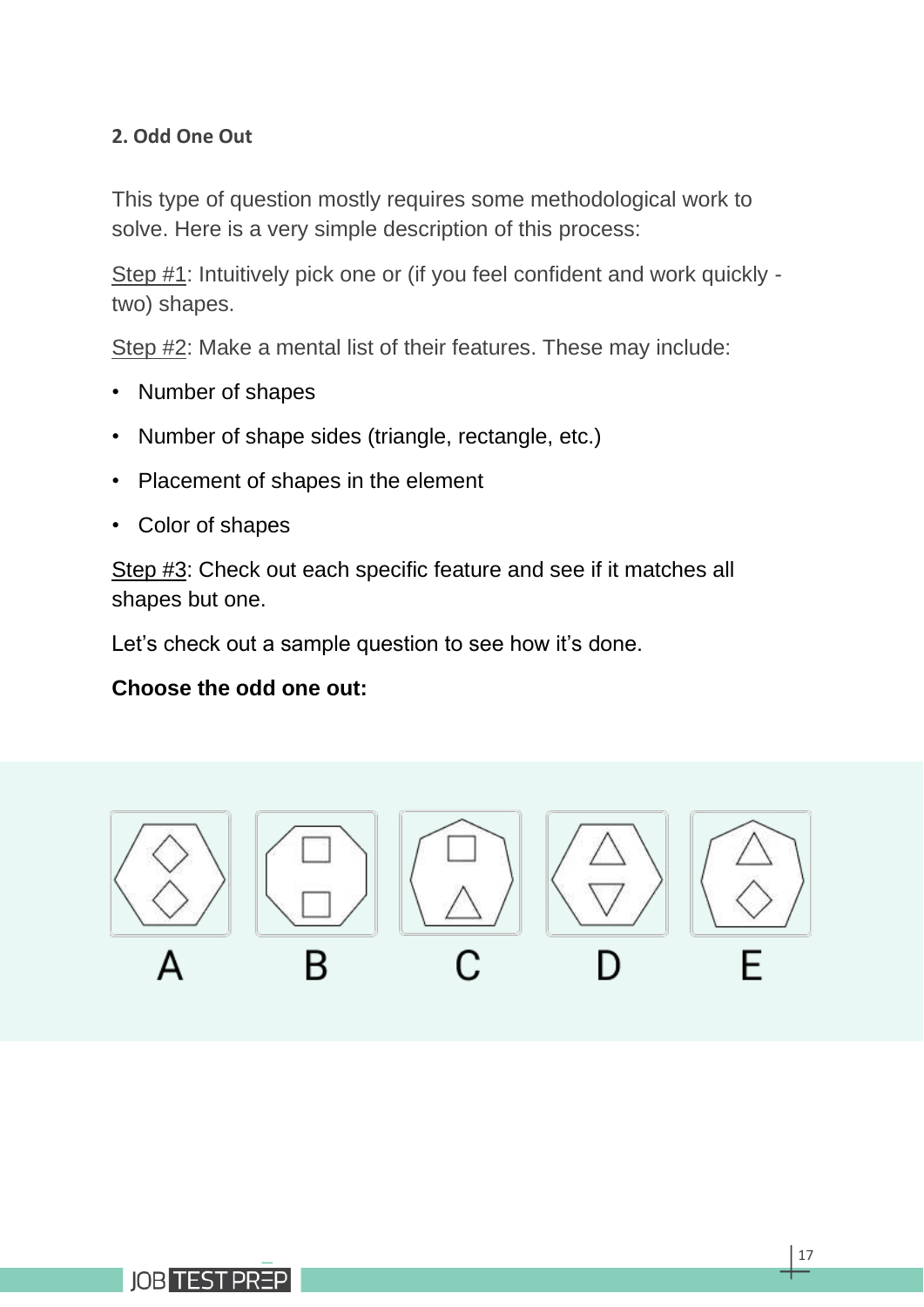#### **Answer and Explanation**

Each figure in this group features a large shape with two smaller inner shapes.

The total sum of the sides of the inner shapes is equal to the number of sides of the outer, larger shape. This rule applies to all figures aside from the first.

#### **Therefore, the correct answer is A.**

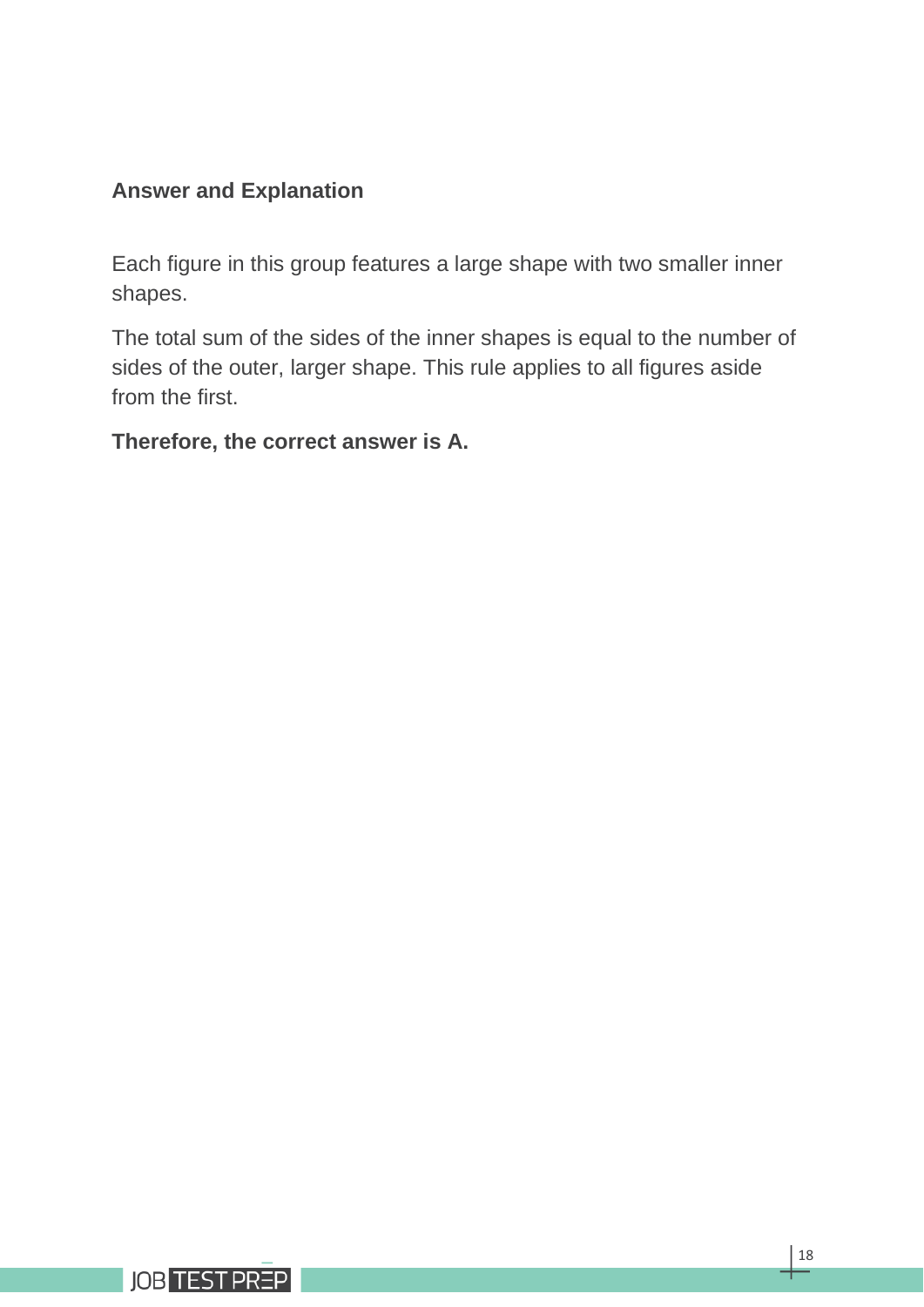#### **Logic/Verbal:**

#### **1. Syllogisms**

Syllogisms will present you with several short premises (regarded as true) and will require you to deduce whether another statement necessarily follows them.

Try solving this question; assume the first two statements are true.

Bob is taller than Rob. Job is shorter than Bob.

Conclusion: Job is the shortest among the three.

A. True B. False C. Uncertain

#### **Answer and Explanation**

In these types of question, some test takers use Venn diagrams or the symbolization method, while others prefer a more intuitive approach. Whatever method you use, make sure you perfect it and know how to use it quickly and efficiently.

Let's cut down the text into symbolization (height-wise):

Statement #1 – Bob is taller than Rob: Bob > Rob

Statement #2 – Job is shorter than Bob: Job < Bob

Convert this statement to the same format as #1 by changing directions:  $Bob > Job$ 

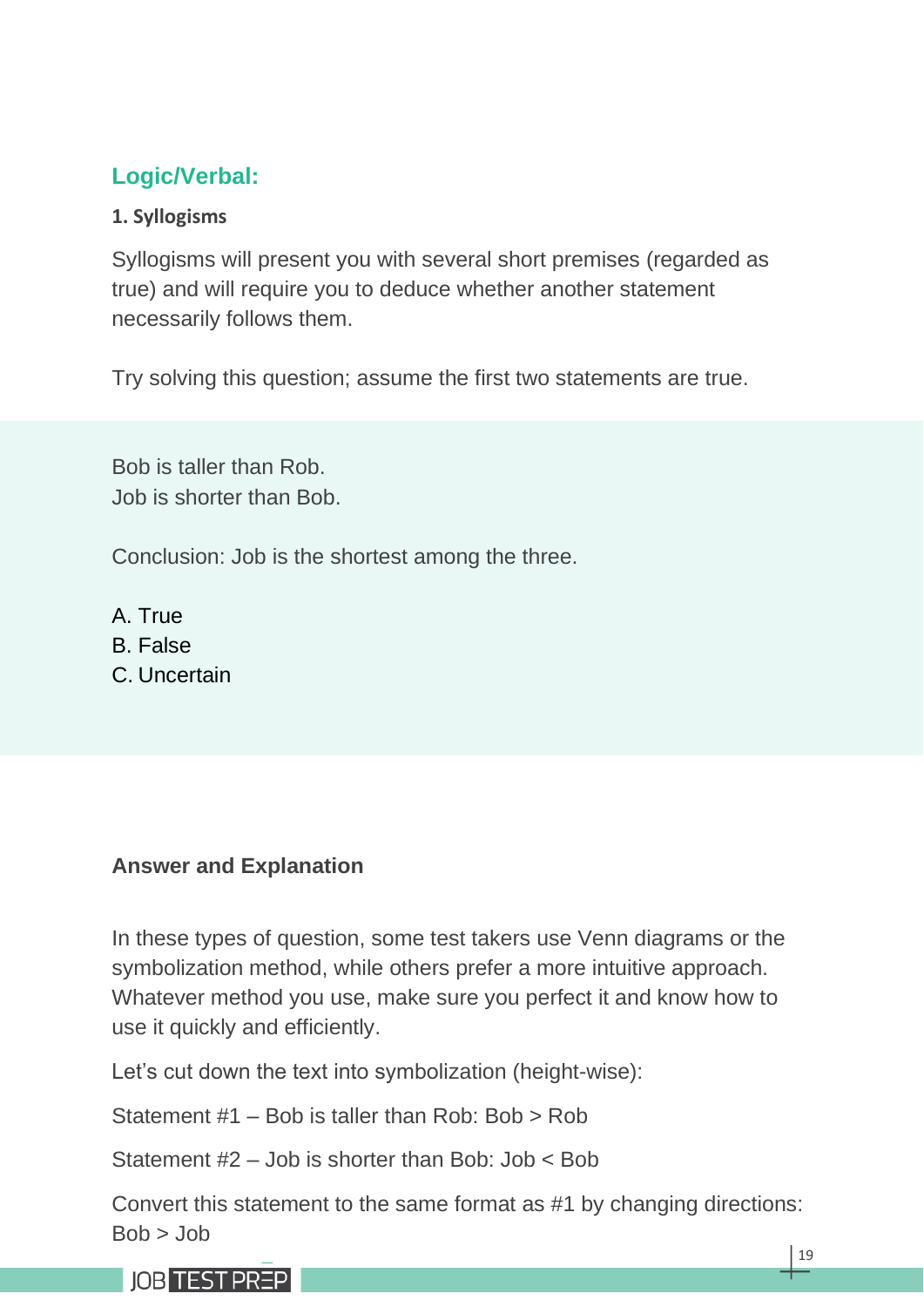Combining the two statements we get:

Bob > Job, Rob

Therefore, you can deduce that Bob is taller from both Rob and Job (Bob is the tallest among the three). However, you do not have enough information to determine who is shorter - Rob, or Job.

#### **Therefore, the correct answer is 'Uncertain'.**

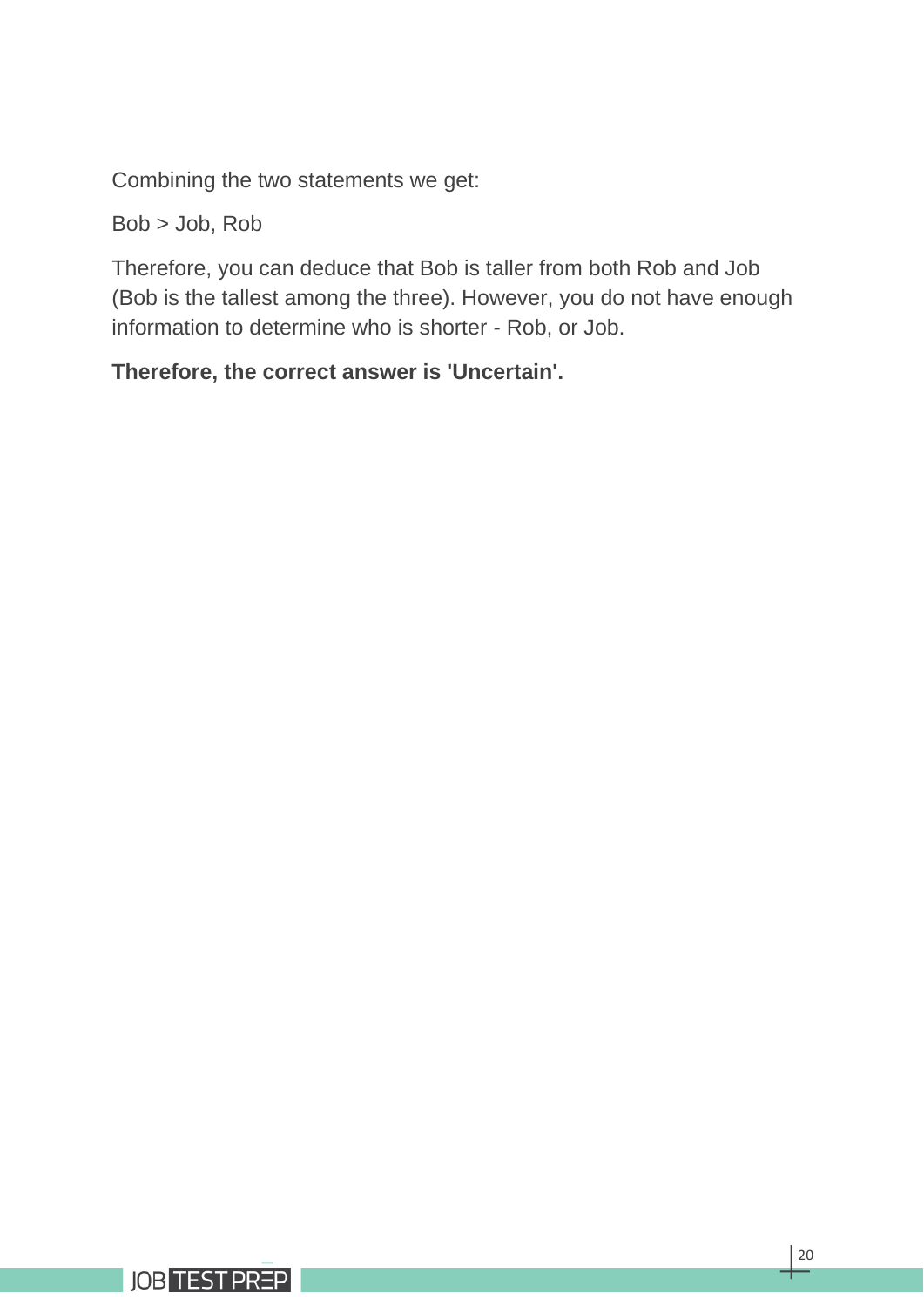#### **2. Word Analogies**

You will be presented with a pair of words, forming some type of relationship. Your task is to find another pair that maintains the exact same relationship.

Try this question:

STRINGS is to GUITAR as:

A. WOOD is to CELLO B. PIANO is to KEYS C. BARS is to XYLOPHONE D. SOUND is to MUSIC

#### **Answer and Explanation**

Let's form a sentence for the original analogy and apply it to all answer choices:

STRINGS are the part of the GUITAR which makes the music.

- A. WOOD is the part of the CELLO which makes the music.
- B. PIANO is the part of the KEYS which makes the music.
- C. BARS are the part of the XYLOPHONE which makes the music.
- D. SOUND is part of the MUSIC, which makes the music.

Of all answer choices, only C maintains the original relationship. Note that sometimes you will be left with more than one answer choice, which makes sense. In that case, you will need to use your common sense to find the slight differences between the answers. If you do not manage to do that in a reasonable amount of time, pick the one that feels best and move on.

#### **The correct answer is C.**

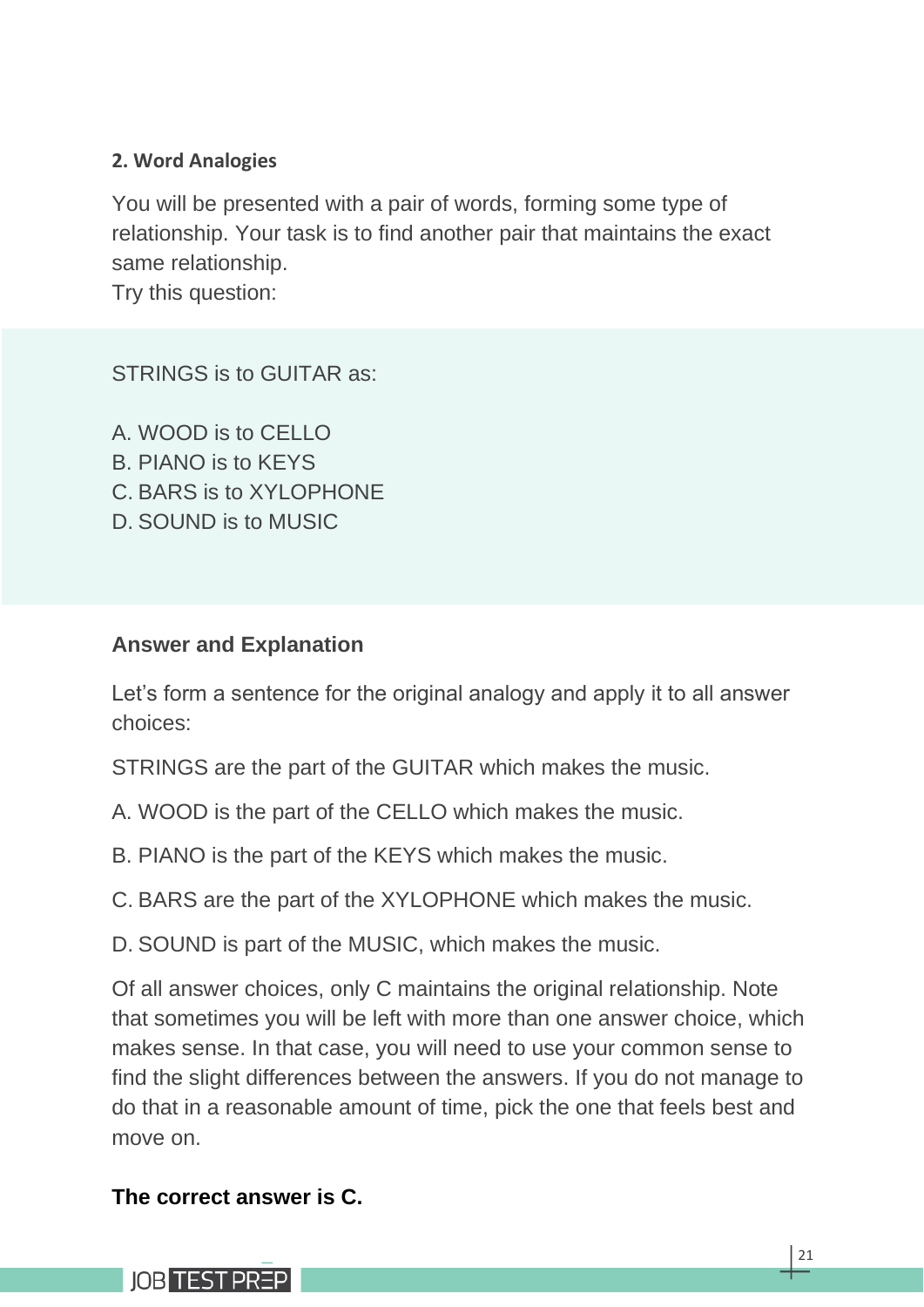#### **The 4 Golden CCAT Tips for Time Management**

#### ◆ Work super-fast in the beginning and slow down later:

The questions on the CCAT test increase in difficulty throughout the test. The first questions should not take long to solve, so don't waste time overthinking them.

#### ◆ Beware of attention-deficit:

Working fast on the first questions could give you the competitive edge you need, but it could also lead to unnecessary mistakes. That phenomenon is very common among inexperienced test-takers and will get you to make callous mistakes on questions you clearly know the answer to. Take that extra second to make sure your answer is correct.

#### ◆ Don't waste too much time on one question:

That one is a disaster on the CCAT. Don't know the answer? Guess and move on!

How much time is too much? That is one of the things only full-length simulations will teach you.

#### ◆ Don't try to solve all 50 questions:

You might be surprised, but you are not expected to (nor should you try to) solve all the 50 questions on the CCAT. Less than 1% of the population do. It is better to give a bit more time to get 40 questions right than to rummage through all the 50 questions and eventually get only 30 correct.

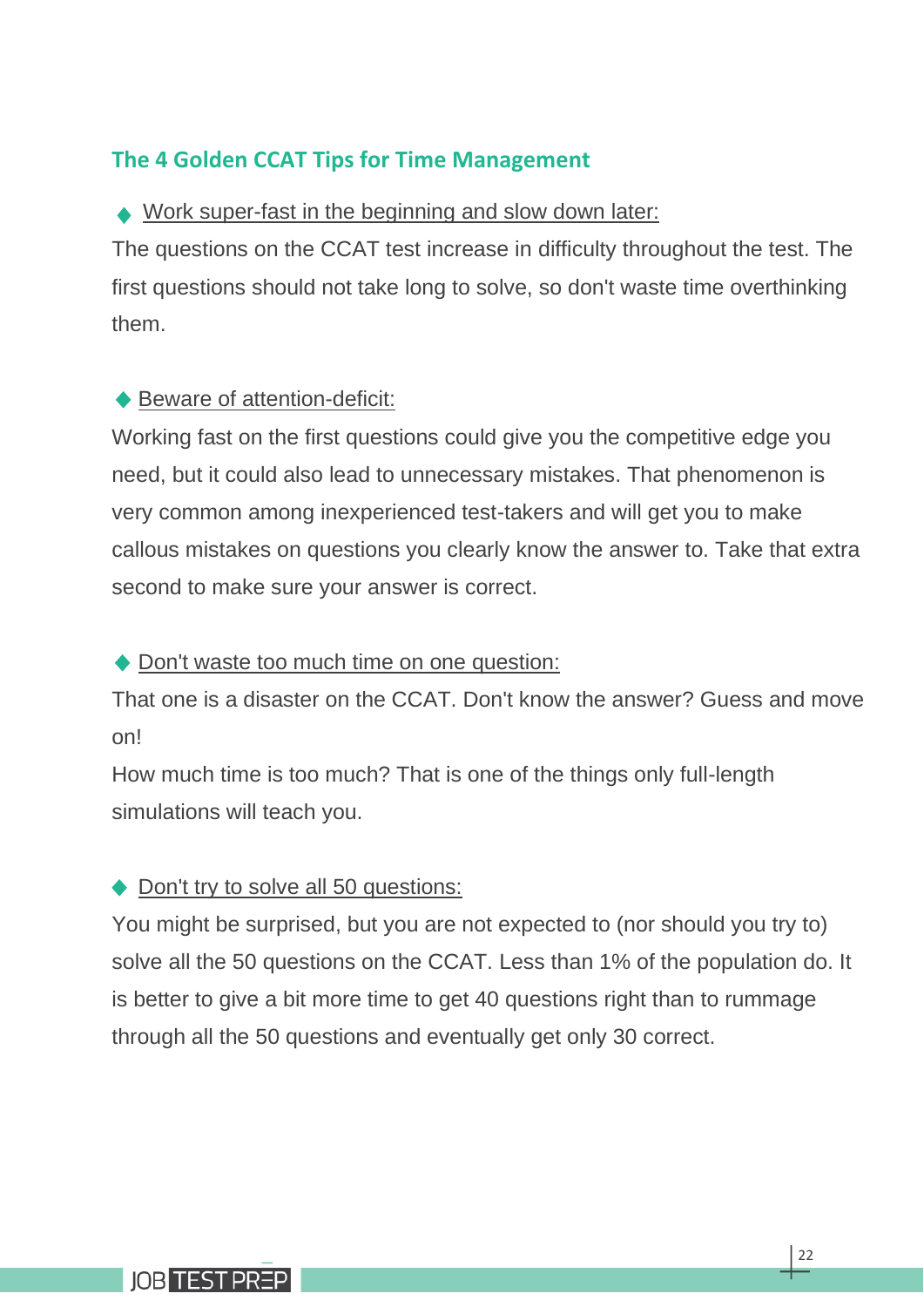$\epsilon$ 

*The questions on the CCAT test increase in difficulty throughout the test. The first questions should not take long to solve, so don't waste time overthinking them.* 

"